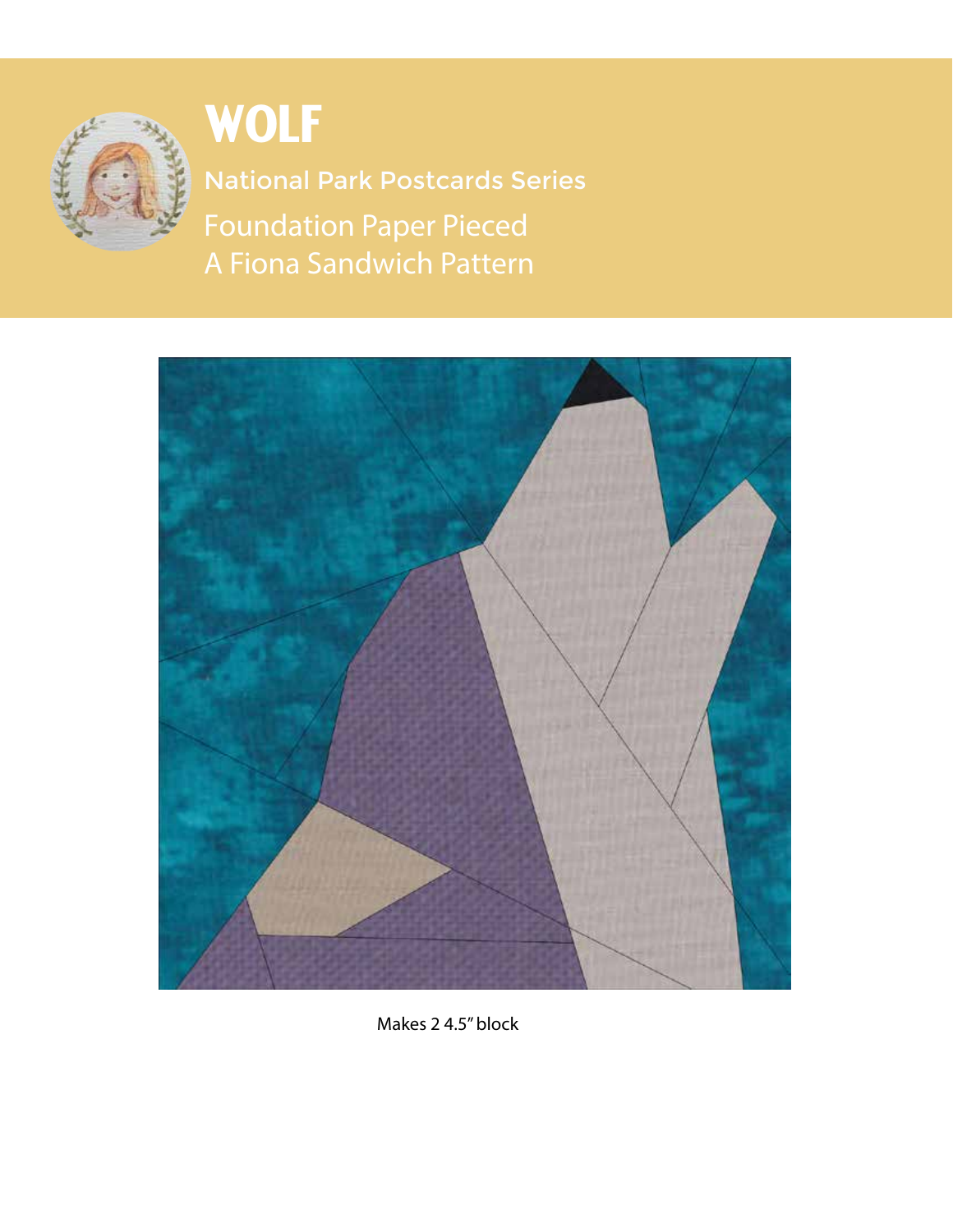Please check out my youtube channel for videos on piecing. If you have never foundation paper pieced, start with the National Park sign, then follow the Lake Louise block for how to join template pieces together.

## Fabric Selection Tips:

Below are suggestions, based on the MODA Bella Solids Panel: My Favorite Color is Moda. There are differences between digitally printed and dye lots; please use the color suggestions as suggestions and not gospel. You don't need to rush out a purchase each solid I suggest! I would suggest purchasing the panel, and referring to the colors listed if you are stuck. Then use your imagination! Select fabrics in your stash! Feel free to change the colors to match your experiences in a park. In homeopathy, there is a saying, "similimus similimum" - it's the law of similars. The law is not "exactamus exactimum" :) Choose SIMILAR fabrics, not exact fabrics!



My block for inspiration.



Fabric note: the fabric I used for the wolf was a varigated ombre; I chose darks and light fabrics from the yardage. The colors above are the closest matches from my fabric.

## Creativity Declaration: I am a creative person! I have more creativity than I know what to do with! I separate myself from the lies of "I can't" that my mind has believed in the past!

Copyright: This pattern cannot be duplicated for commercial use, or for friend, foe, or family. You may print and use this as many times as you'd like for personal use.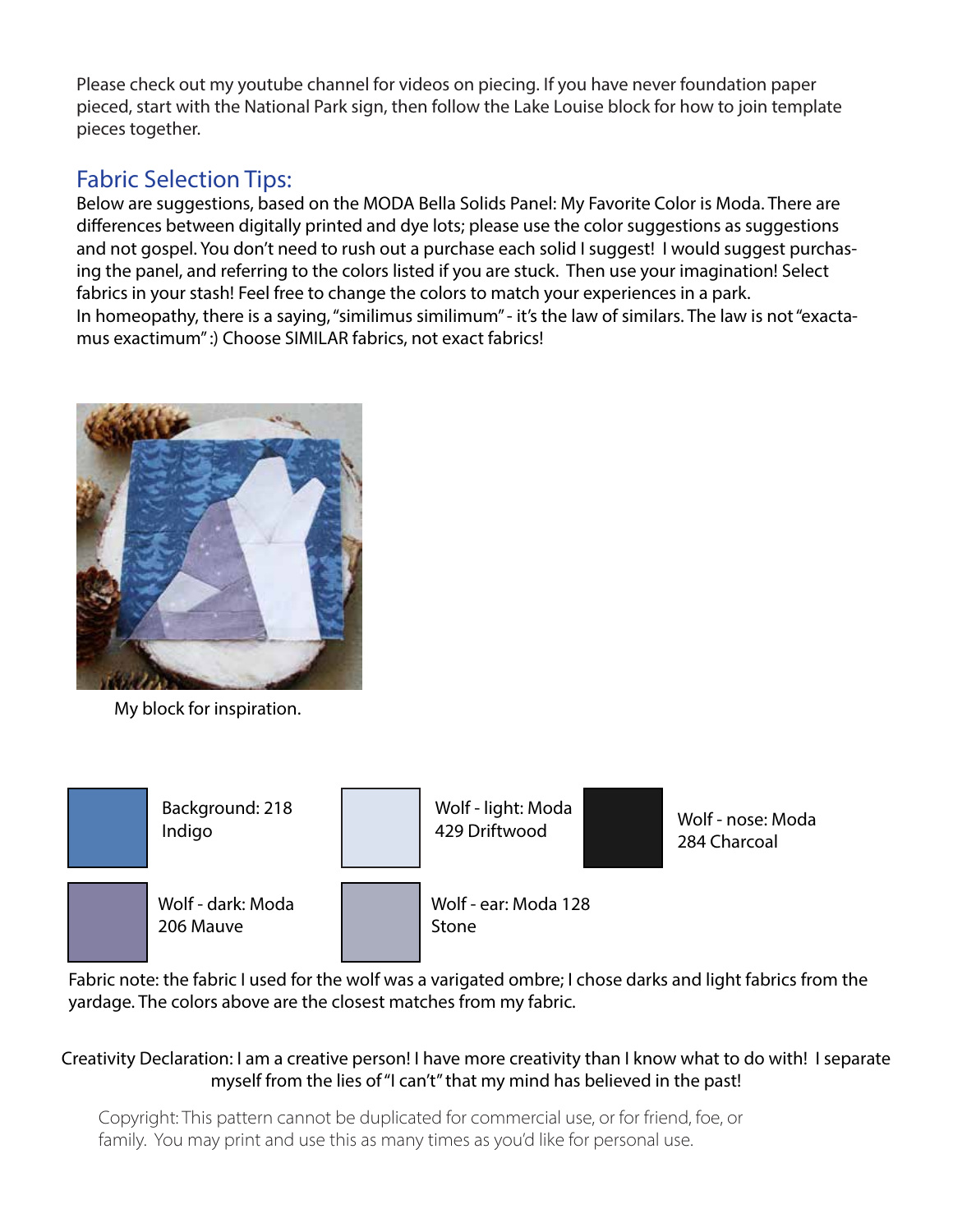1" test print square

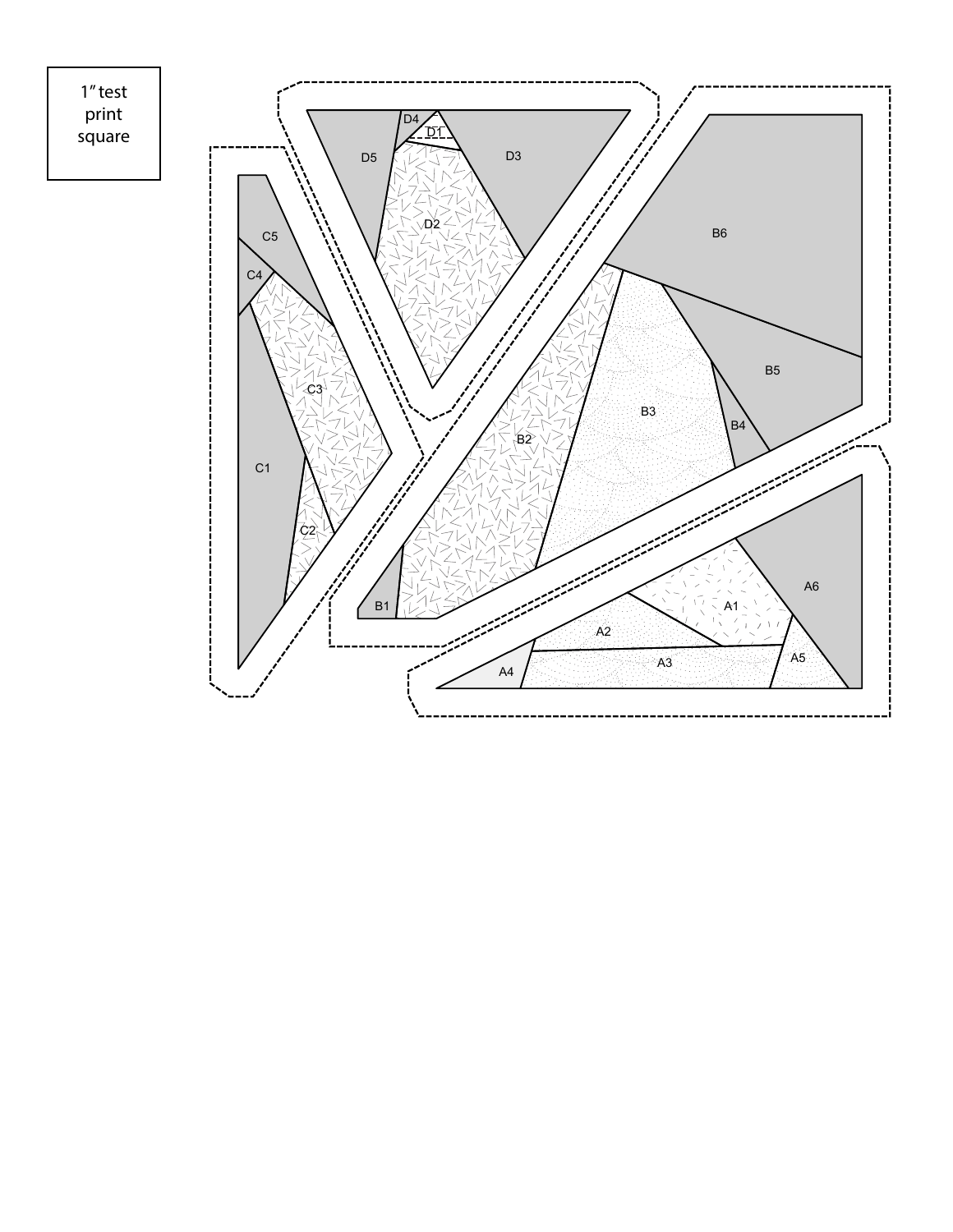